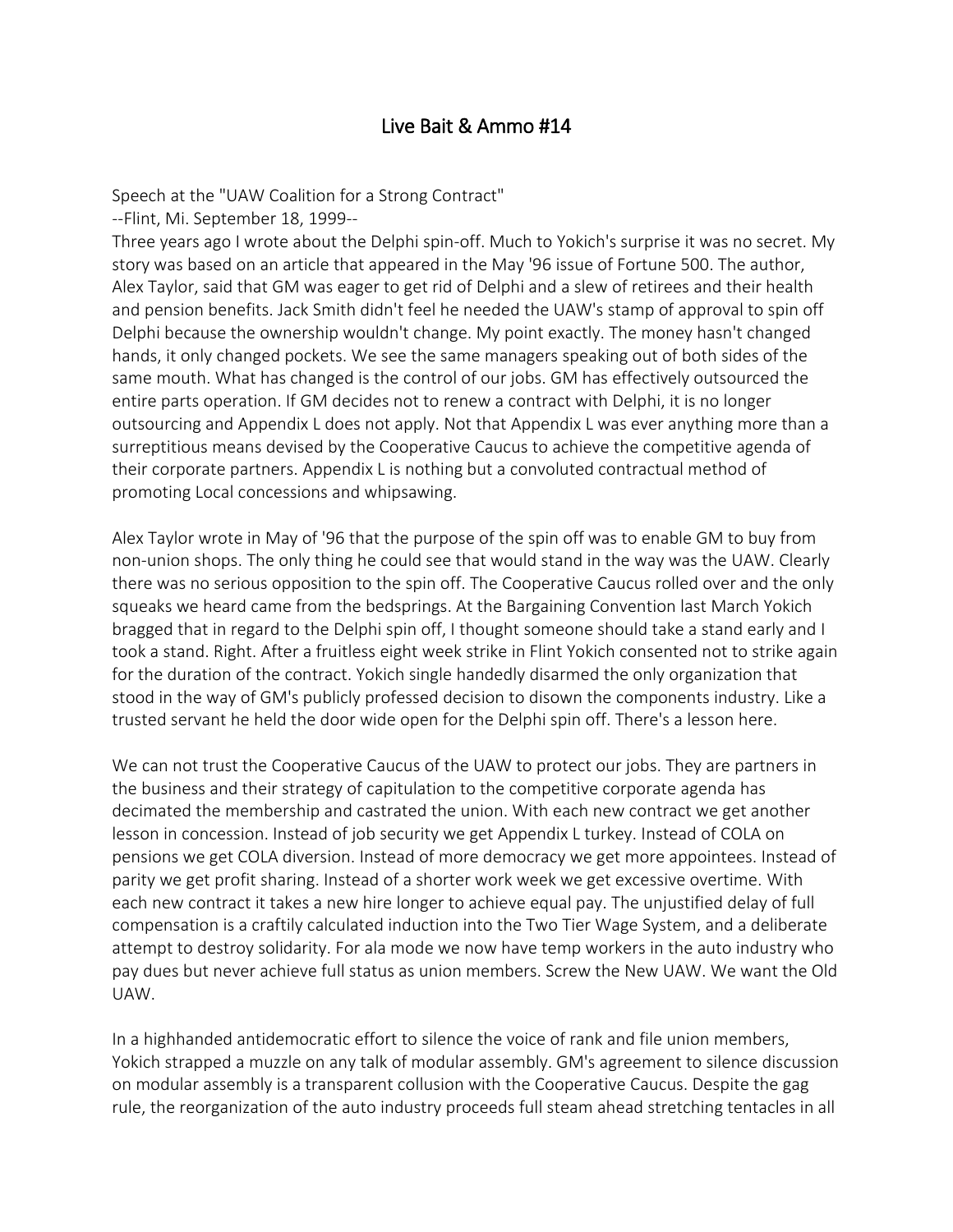directions. While the terms and conditions of our labor are in the throes of the most pervasive restructuring since Henry Ford, the rank and file has been cut out of the debate and our future will be decided by golf buddies at Black Lake.

The Cooperative Caucus is not the only traitor of the working class. Union Brother Steve Donnelly's report from Liverpool, England indicts the British Labor Movement and invokes a vision of our future in America.

## Brother Donnelly states:

Ten short years ago, in its indecent haste to sign up new members, the leadership of our union allowed the car components arm of GM to set up a subsidiary outside of the Joint Negotiating Committee agreements. We now see that the long term result of this policy has been detrimental to the established companies within the JNC, only one of which is still trading viably within the combine. Others have either been closed or put up for sale.

We now witness the car component business being transferred to satellite companies directly adjacent to the car building companies, and we see trade unions again ignoring the accepted wages and conditions of the industry in an attempt to gain negotiating rights in these organizations. This policy will result in the loss of jobs within the established companies and will magnify pressure to accept lower wages and worsening conditions. Not just within the component side of the business, but also in the car build companies.

Surely it must be clear to all workers that acceptance of these concepts is of no benefit to car workers. How can we expect enthusiasm and solidarity from workers in these establishments when trade union leaders allow them to work under the degrading conditions of short term contracts where they become members of whichever union has done the dirtiest deal for the short time they are employed. We as trade unionists are therefore guilty of practicing our own form of industrial apartheid by allowing these workers to be classified as second class union members. Are we not enabling employers to get their own way? After all they would dearly love to treat all workers as if they lived in the Third World.

Brother Donnelly's message is evident testimony to the fact that union bureaucrats world wide are partners in the business of controlling and exploiting hard working union members. The porkchoppers are only interested in extorting their own financial gain and securing soft jobs for themselves. The porkchoppers are accomplices in the reorganization that results in what Brother Donnelly so aptly coined industrial apartheid. The corporations could not succeed in their efforts to decimate and demoralize the rank and file without the coercion of their fat cat counterparts in the Cooperative Caucus.

I do not doubt that Delphi will buy labor peace in 1999 by providing an economic package comparable to the Big Three. The Corporations have been buying labor peace for years. It's part of the plan. We get raises, we get lump sum payments, we get profit sharing, we get tuition, we get legal aid, we get the red flag signing bonuses. What we don't get is job security and an end to outsourcing. As long as the corporations can continue to gut union membership they don't mind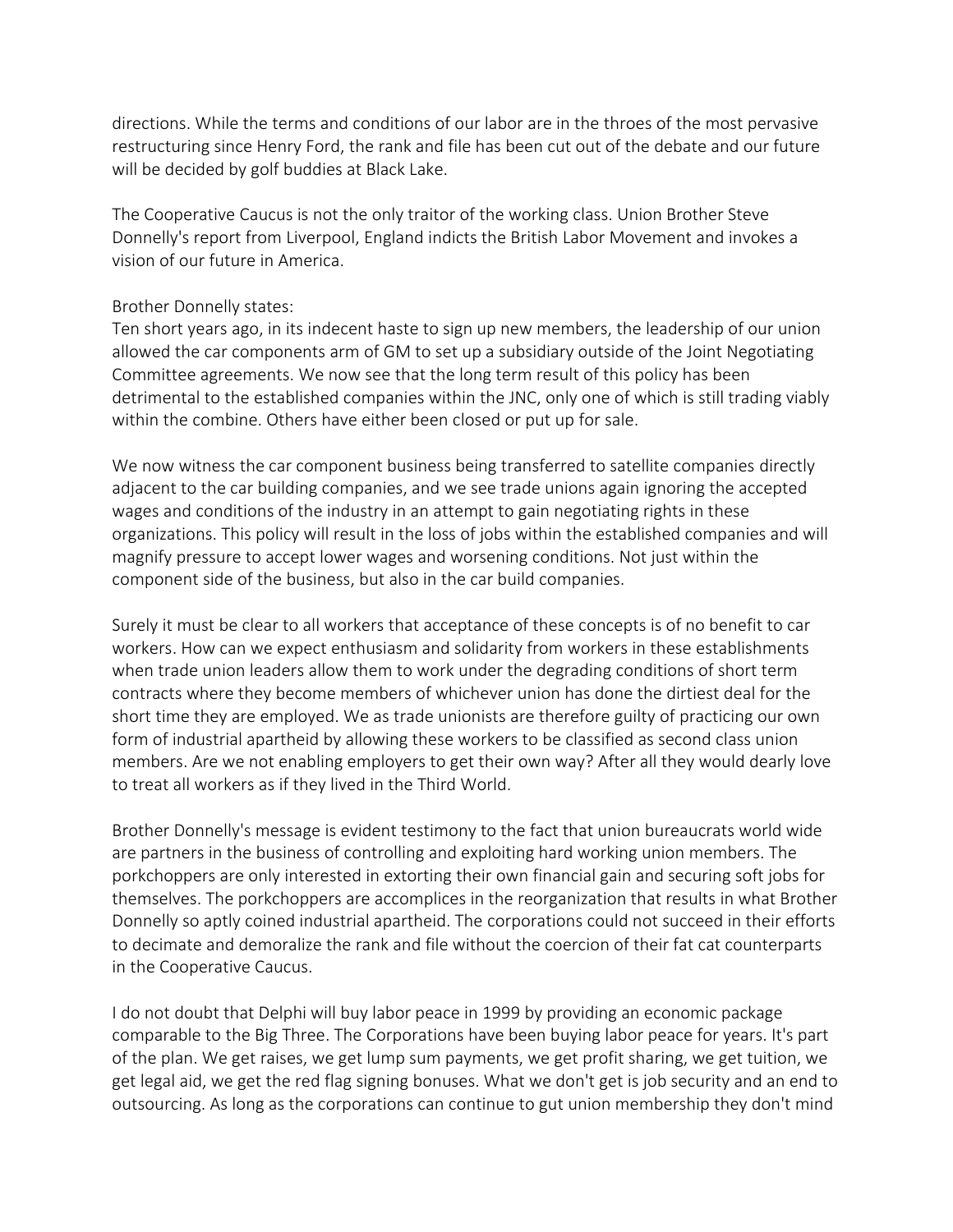spending money. The spin off isn't about money. GM already has all the money. The spin off is about control. It's about busting the union, breaking us down into smaller groups and multiple tiers, whipsawing Locals into yellow dog contracts, and generating a competitive force that will emasculate unions and drive wages and conditions down to Third World standards.

Next year while autoworkers are complacently dining on paychecks fattened with excessive overtime and deep fried in greasy vats of oily compromise, the Cooperative Caucus will be busy forging the partnership that ties our hands, and GM will be busy assuring that no single Delphi plant will ever again have the power to shackle the corporate giant. By the end of the contract (and don't be surprised if Delphi gets a longer contract than the Big Three that would set us out of sync with the assembly operations and further distance us from our brothers and sisters) Delphi's capacity to wage a crippling corporate wide strike will be hamstrung. GM will buy from non-union shops and use job blackmail to compel Locals to give up more and more autonomy in order to compete for a dwindling supply of jobs. A union that buys into the competitive agenda is nothing but a suckers club. The cards are marked. The deck is stacked. Delphi already has twice as many autoworkers in Mexico than it has UAW members in the US. We don't want the lowest bid. It's a losing proposition. There's not a win-win card in the slick dealer's deck.

In the course of the next contract Delphi will concede at the National level and attack at the Local level. After eliminating the threat of the National strike, and inoculating union members with economic shots of complacency mind numbing as Mickey Finns, they will threaten us with job losses unless we concede to their demands to speed up, overload, and basically break the back of the union.

And then we will lose jobs anyway.

It's not about money. It's about control. It's about breaking the union. And the Cooperative Caucus is partners in the business of breaking the union. The Cooperative Caucus has infected the rank and file with a malaise of apathy, powerlessness, and cynicism more insidious than anything the Corporation, the Mob, or the Government could have imposed all together. The only union members who benefit from the partnership folly are International officials and their turkey neck appointees who gobble more perks than a pandering politician; double pensions, COLA on pensions, 100% Health Care coverage, severance payouts, cars. Hell, they even get free oil changes. Plus free trips to posh resort towns, Vegas, Anaheim, New Orleans, Palm Springs. Have you ever heard of a UAW Convention in Flint, Michigan? Hell no. That's where the low life rank and file union members hold their meetings, right in the gritty heart of Historic Sit Down City. The city that represents the heritage the Cooperative Caucus abandoned.

The Cooperative Caucus can not dispute the fact that the mollycoddle strategy of capitulation has perpetuated a dismal flop. The proof is in the numbers. We have lost hundreds of thousands of union members since the inception of the cooperation fiasco. We have witnessed the erosion of union power and the growing cynicism of union members toward the leadership of a once proud and militant UAW. Appeasement is the counsel of cowards. Power respects power not punks. Stop blaming labor law for the failure to organize. If union leaders stopped playing patty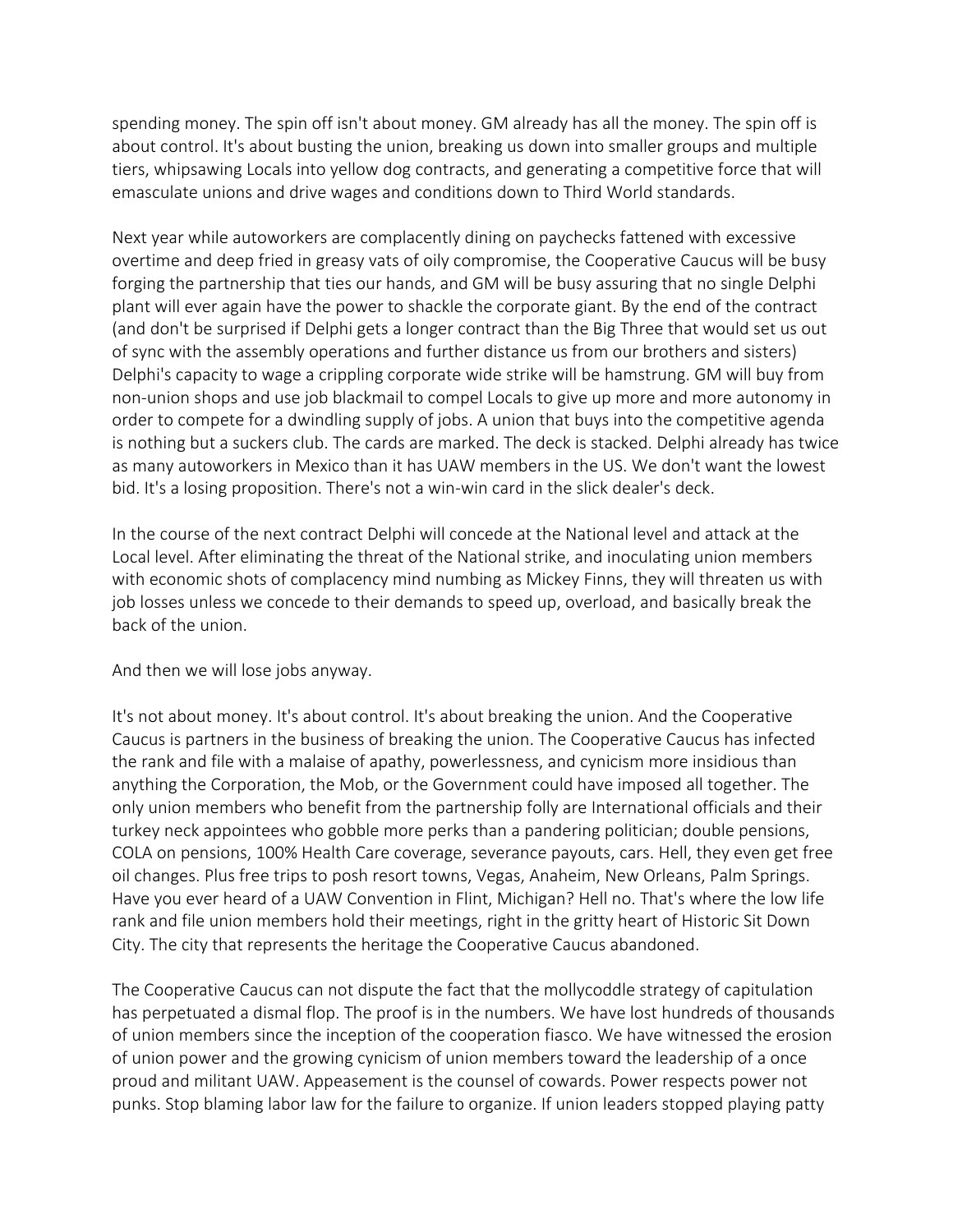cake with politicians, stopped perfecting their putts with CEO's, and instead threw roundhouse punches, the American public would roar like a stadium of Green Bay Packer fans. Who wants to join a whiny bunch of mealy mouth patsies? The best way to organize is to win grievances, halt concessionary bargaining, and rebel against antisocial corporations. Plenty of Americans would love to join a fighting union that was ready to raise hell. How dare Yokich call the UAW a social movement. The UAW hasn't marched in the streets for an unselfish social cause since Walter Reuther marched arm and arm with Martin Luther King.

I have no doubt that Delphi will succeed because Delphi will buy out the competition, broker mutually beneficial deals with their paper competitors, and accommodate the Cooperative Caucus. The competition game is only intended for workers, not capitalists and their cronies in the Cooperative Caucus. Competition is a device to dupe and divide workers. The real name of the game is Monopoly. Delphi will succeed not because they are competitive, but because they own all the hotels on Boardwalk and Park Place. Union members will never pass Go under the leadership of the Cooperative Caucus. The rank and file doesn't even have a seat at the table.

The UAW has the power to wage an effective strike against Delphi and GM this year. It may be our last chance. By the time the next contract rolls around Delphi's UAW membership will be gutted, our jobs transferred to Mexico and non-union shops, and all products double sourced. We must seize the moment and demand an all out war for the survival and integrity of our union.

Delphi Local Unions have repeatedly hit the streets in a single handed battle against the largest corporation in the world. Those isolated local unions fought for all our benefit. In the summer of '98 Delphi Flint East went on strike in support of the Metal Fab Plant and succeeded in shutting down the whole corporation. And what did they get for their effort? Not a goddamn thing. Where is the United Autoworkers Union when Delphi Flint East needs them? When will the UAW unite to fight for all Independent Parts Suppliers? When will the UAW stop supporting industrial apartheid? We must turn down any contract that doesn't guarantee job ownership. We must turn down any contract that doesn't close the sluice gates of outsourcing to non union shops. We must turn down any contract that doesn't set the precedent of parity with assembly plants for all parts operations. We must turn down any contract that doesn't have COLA on pensions and portable pensions that follow us wherever we go. We must turn down any contract that introduces the double crossing two tier wage or the Shoemaker Special,

## Permanent Temps.

Whatever the outcome of this year's negotiations, I believe there is hope. I believe there is opportunity. The people who own GM also own Delphi. The ownership, as Jack Smith said, hasn't changed. They don't want to kill the goose, they just want to choke it a little. The lean modular system stipulates that suppliers situate in proximity to assembly plants. Ideally, suppliers would form concentric circles around assembly plants. There will be major suppliers in the United States for a long time. As Kim Moody points out in his book, Workers In A Lean World, the lean system is fragile. (I want to take a moment to plug a couple of books. Workers In A Lean World